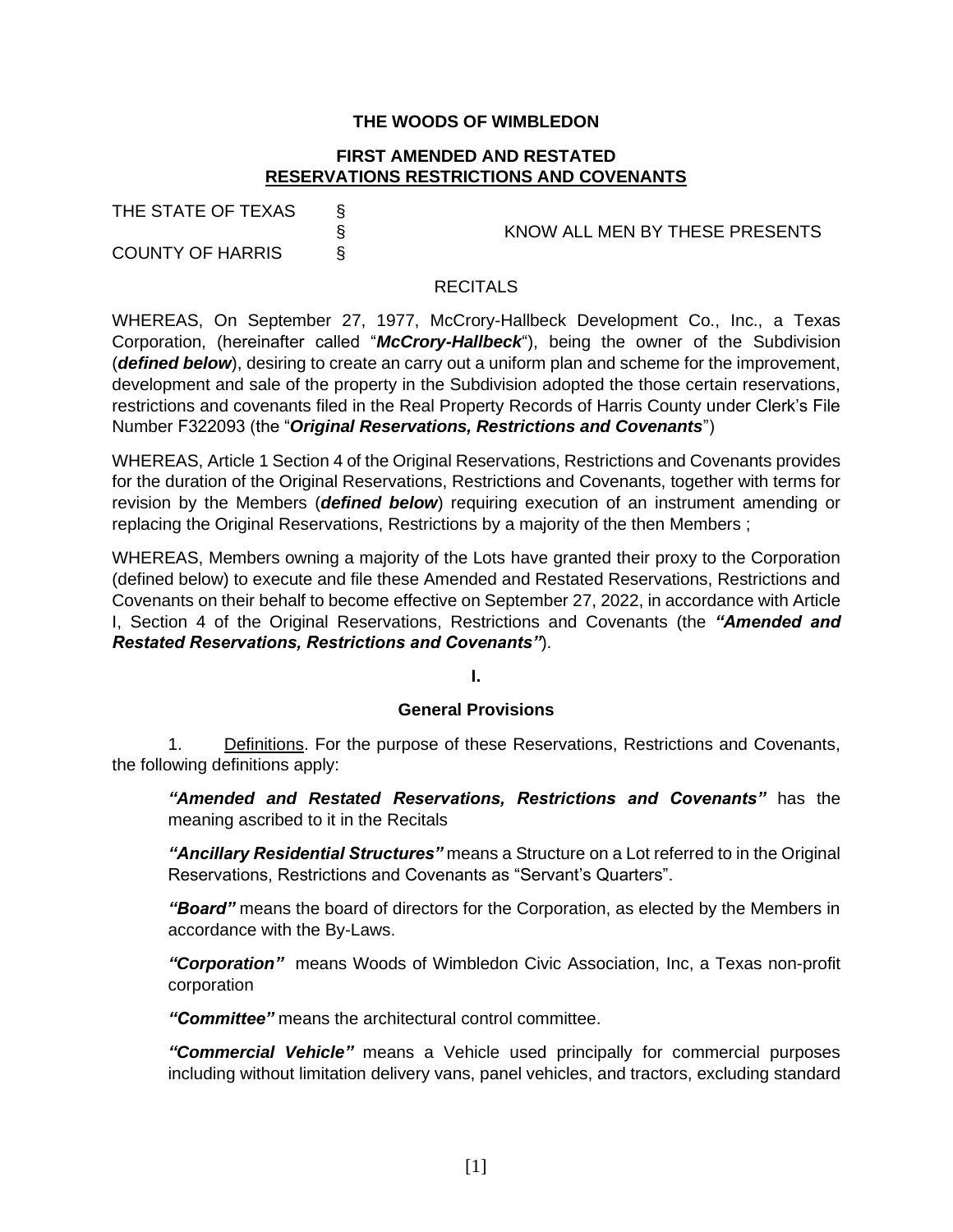automobiles and Federal Highway Administration Class 1-3 light duty pickups owned by Owners or their employers.

*"Covenants"* means the obligations of the Owners under the Amended and Restated Reservations, Restrictions and Covenants

*"Garage Structure"* private garage or other approved covered car parking facility approved by the committee.

*"Lots*" means each tract of land designated as a lot on the Plat.

"*Member*" or "*Owner*" means every record owner of a fee interest in a Lot.

*"Minimum Standards"* has the meaning given to it in Article II, Section 3.

*"Original Reservations, Restrictions and Covenants" has the meaning set forth in the Recitals.*

"*Plat*" means that certain plat of the Subdivision recorded in the office of the County clerk of Harris County, Texas, on September 23, 1977, after having been approved as provided by law and being recorded in volume to 57, page 95 of the map records of Harris County Texas.

*"Primary Residence*" means the main Residence on a Lot that is subject to the Covenants as stated in Article III, Section 1.

"*Renting*" means granting the right to occupy and use a Residence or Structure in exchange for consideration.

"*Residence*" means a detached building designed for and used as a dwelling by a Single Family and constructed on one or more Lots.

"*Single Family*" means a group of individuals related by blood, adoption, or marriage or a number of unrelated roommates not exceeding the number of bedrooms in a Residence.

"*Structure*" means any improvement on a Lot (other than a Residence), including without limitation a sidewalk, driveway, fence, wall, tennis court, swimming pool, outbuilding, or recreational equipment.

"*Subdivision*" means that certain 39.929 acre tract of land out of the Benjamin Page Survey, Abstract 618, which has heretofore been platted into that certain subdivision known as "The Woods of Wimbledon" according to the Plat.

"*Vehicle*" means any automobile, truck, motorcycle, boat, trailer, or other wheeled conveyance, whether self-propelled or towed.

2. Applicability. McCrory-Hallbeck imposed the Original Reservations, Restrictions and Covenants on the Subdivision in the Original Declaration. Article I, Section 4 of the Original Reservations, Restrictions and Covenants and provided for amendments to its terms by the execution of an amendment by the owners of a majority of lots in the Subdivision in person or by proxy. This document is intended to comply with such procedures and will become operative on September 27, 2022 unless otherwise required by law. By acceptance of their deeds, leases, or occupancy of any Lot, all Owners and other occupants of the Lots agree that the Subdivision is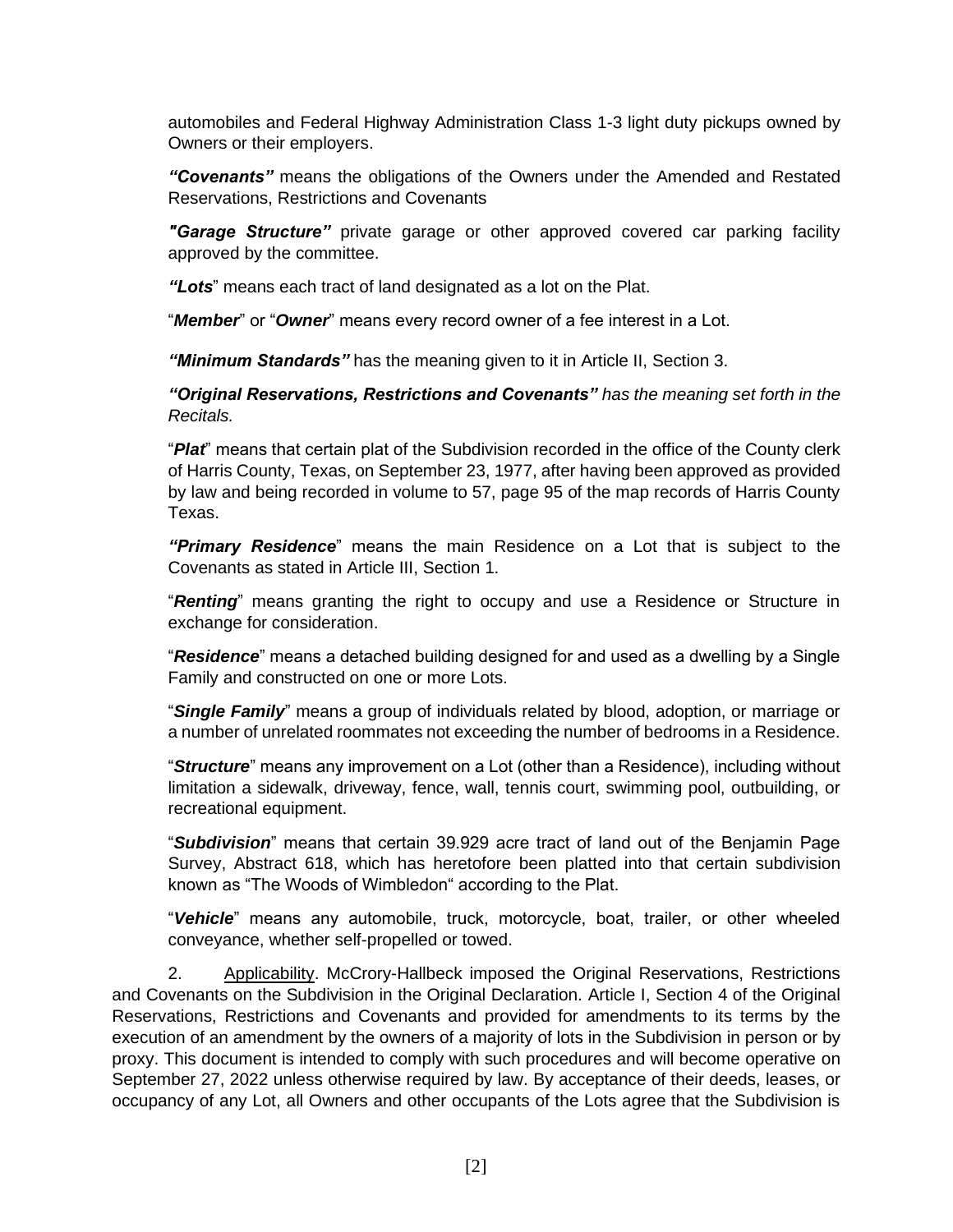subject to the Covenants contained in the Original Reservations, Restrictions and Covenants, as amended and restated herein.

3. Dedication. The streets and roads shown on said recorded plat are dedicated to the use of the public. The utility easements shown thereon are dedicated subject to the reservations hereinafter set forth.

# 4. Reservations.

a. The utility easements shown on the Plat are dedicated with the reservation that such utility easements are for the use and benefit of any public utility operating in Harris County, Texas, as well as for the benefit of the Owners in the Subdivision to allow for the construction, repair, maintenance and operation of a system or systems of electric light and power, telephone lines, gas, water, sanitary sewers, storm sewers and any other utility or service which the Corporation may find necessary or proper.

b. The title conveyed to any property in the Subdivision shall not be held or construed to include the title to the water, gas, electricity, telephone, storm sewer or sanitary sewer lines, poles, pipes, conduits or other appurtenances or facilities constructed by McCrory-Hallbeck or the Corporation or public utility companies upon, under, along, across or through such public utility easements; and the right (but no obligation) to construct, maintain, repair and operate such systems, utilities, appurtenances and facilities is reserved to the Corporation, its successors and assigns.

c. The right to sell or lease such lines, utilities, appurtenances or other facilities to any municipality, governmental agency, public service corporation or other party is hereby expressly reserved to the Corporation.

d. The Corporation reserves the right to make minor changes in and minor additions to such utility easements for the purpose of more efficiently serving any property in the Subdivision;

e. Neither the Corporation nor its successors or assigns using said utility easement shall be liable for any damage done by any of such parties or any of their agents or employees to shrubbery, trees, flowers or other property of landowner situated on the land covered by said utility easements.

f. The Corporation reserves the right to improve, landscape, alter, modify and eliminate any or all cul de sacs at anytime, and from time to time, hereafter.

5. Duration. The provisions here of, including the Covenants herein set forth, shall run with the land and be binding upon the Corporation, its successors and assigns, and all persons or parties claiming under it or them for successive periods of ten (10) years each, unless prior to the expiration of any such period of ten (10) years, the then Owners of a majority of Lots in the Subdivision shall have executed and recorded an instrument changing the provisions here of, in whole or in part, the provisions of said instrument to become operative at the expiration of the particular period in which such instrument is executed and recorded.

6. Enforcement. In the event of any violation or attempted violation of any of the provisions hereof, including any of the Covenants herein contained, enforcement shall be authorized by any proceeding at law or in equity against any person or persons violating or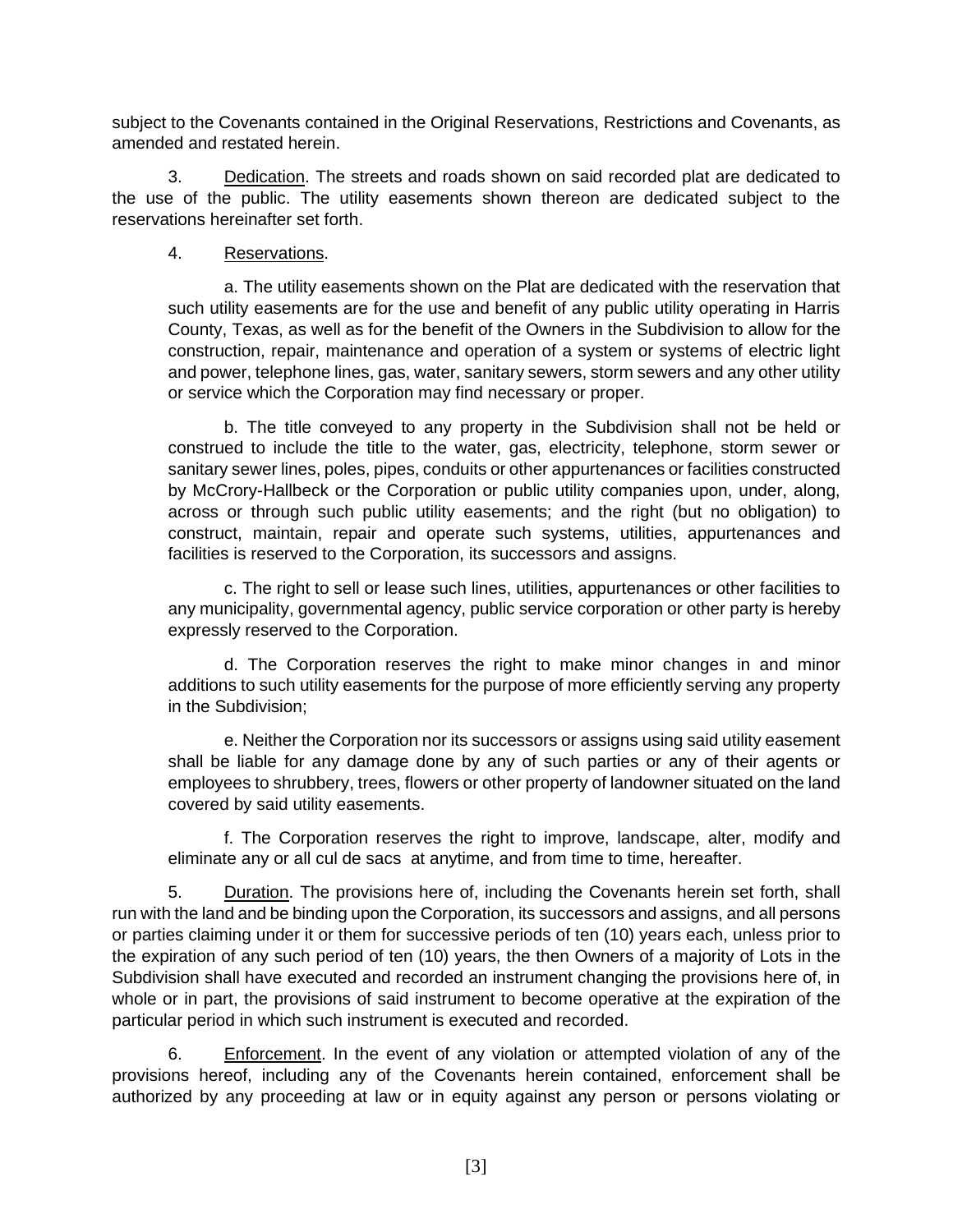attempting to violate any of such provisions , including proceedings to restrain or prevent such violation or attempted violations an injunction, weather prohibitive in nature or mandatory in commanding compliance with such provisions; and it shall not be a prerequisite to the granting of any such injunction to show inadequacy of legal remedy or irreparable harm. Likewise, a person entitled to enforce the provisions hereof may recover such damages as such person has sustained by reason of the violation of such provision. It shall be lawful for the Corporation or for any Owners of representatives of the Owners in the Subdivision to prosecute any proceedings at law or in equity against person or persons violating or attempting to violate any of such provisions.

7. Partial Invalidity. In the event any portion of the provisions hereof shall become or be held invalid whether by reason of abandonment, waiver, estoppel, judicial decision or otherwise, such partial invalidity shall not affect, alter or impair any other provisions hereof which was not thereby held invalid; and such other provisions, including the Covenants herein contained, shall remain in full force and effect, binding in accordance with their terms.

8. Effect of Violations on Mortgages. No violation of the provisions herein contained, or any portion thereof, shall affect the lien created by any mortgage or deed of trust presently or hereafter placed of record or otherwise affect the rights of the mortgagee under any such mortgage, holder of any such lien or beneficiary of any such deed of trust; And any such mortgage, lean, or deed of trust may, nevertheless, be enforced in accordance with its terms subject, nevertheless, to the provisions herein contained, including said Covenants.

**II.**

# **Architectural Control**

1. Basic Rule. No building or other improvement of any character shall be erected or placed, or the erection or placing thereof commenced, or changes made in the design thereof after original construction, on any property in the Subdivision until obtaining of the necessary approval (as hereinafter provided) of the construction plans and specifications and a plat showing the location of such building or other improvements. If type of material and colors of the exterior are not included in the specifications originally submitted, the Committee shall have the continuing right for a period ending thirty (30) days after the completion of the application of the exterior colors and materials to require changes or alterations therein to comply with the provisions hereof. Approval shall be granted or withheld, or changes required as permitted in the foregoing sentence, based on matters of compliance with the provisions of this instrument and the Minimum Standards set pursuant to paragraph three of this Article II, harmony of external design with existing and proposed structures and locations with respect to topography and finish grade elevation.

# 2. Architectural Control Authority

a. It is hereby acknowledged that no affiliate or representative of McCrory-Hallbeck remains on the Committee. The Committee shall be comprised of between three (3) and five (5) members, all of whom must be Owners who reside in the Subdivision, selected by the Members as stated in Section 2.b, below.

b. The Committee shall be obligated to arrange for elections and the removal and/or replacement of Committee members when so requested in writing by ten (10) or more Owners who are eligible to vote. Following either the Committee's receipt of the Member's request for removal and replacement, or the necessity of a vacancy election as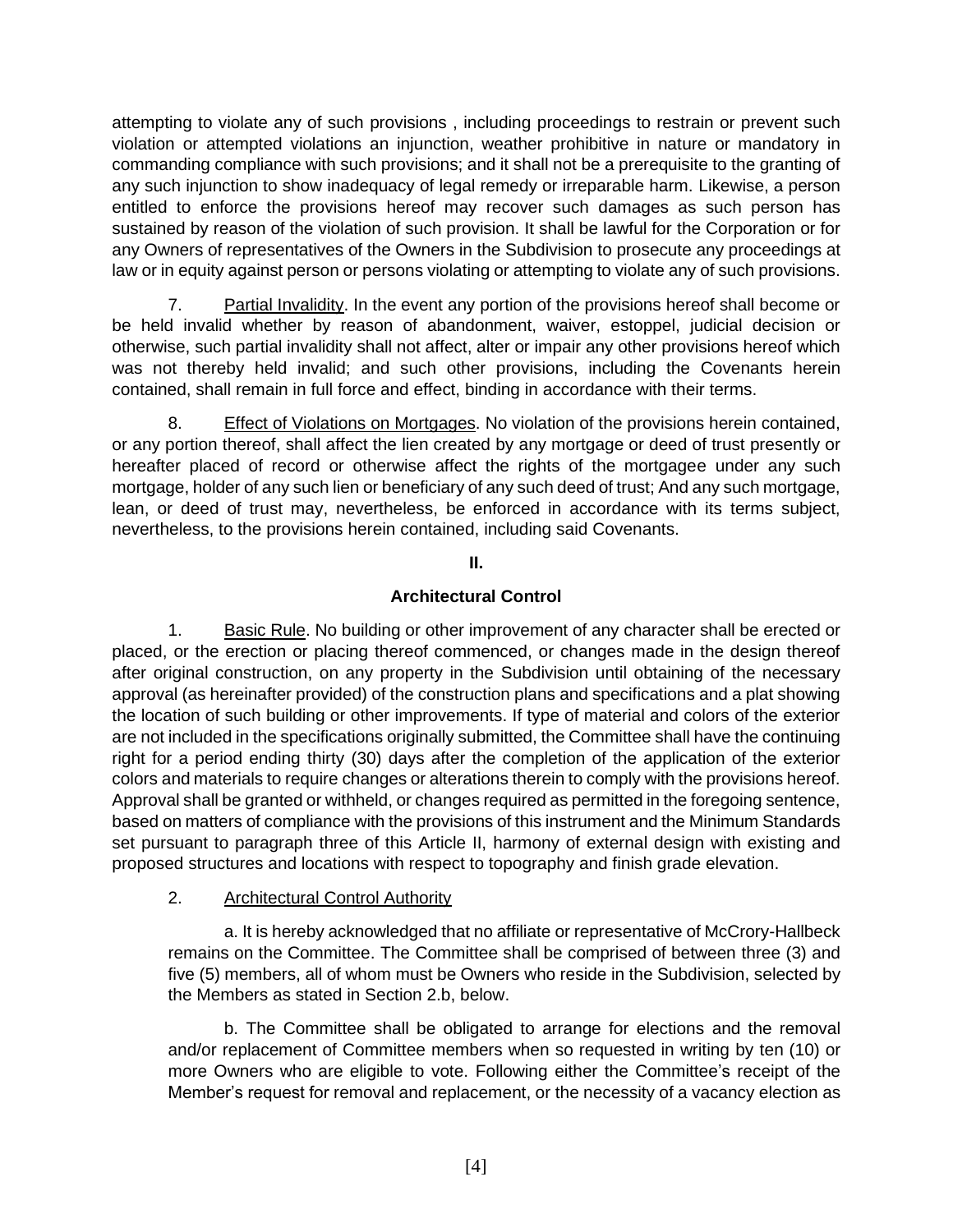provided in Section 2.c below, the Committee will give written notice of the time and place of such election to each Owner at the last address of such owner known to the Committee or Corporation not less than five (5) days prior to the holding thereof. The meeting shall take place in or near the Subdivision. Each Owner shall be entitled to one vote for each Lot owned by Owner. In the case of any building site composed of more than one whole lot, such Owner on which a residence has been completed and occupied shall be entitled to one (1) vote for each whole lot contained within such building site. Any owner may appoint a proxy to cast his ballot in such election, provided that his written appointment of such proxy is attached to the ballot as a part thereof. The results of each such election shall promptly be determined on the basis of the majority of those owners then voting in such election.

c. Upon the death, resignation, refusal or inability of any member of the Committee to serve, the remaining members of the Committee shall fill the vacancy by appointment, pending election as provided for above. If the Committee should fail or refuse to take any action here and provided to be taken by the Committee with respect to setting elections, conducting elections, counting votes, determining results and evidencing such results, or naming successor Committee members, and such failure or refusal continues for a period which is unreasonably long (in the exclusive judgment of the Board), then the Board may validly perform such function.

d. The members of the Committee shall be entitled to such compensation for services rendered and reimbursement for reasonable expenses incurred as may, from time to time, be authorized or approved by the Board. All such sums payable as compensation and/or reimbursement shall be payable only out of the Maintenance Fund hereinafter referred to.

3. Minimum Standards. The Committee shall adopt and publish detailed standards and specifications (referred to herein as "*Minimum Standards*") for residences and improvements related to such residences which shall be supplemental hereto in controlling and regulating the construction, maintenance and alteration of and additions to such residences and improvements related to such residences. Said Minimum Standards may be amended, supplemented, and revised from time to time by the Committee. Said Minimum Standards shall be furnished upon request to each party proposing to build, maintain, alter or add to a residence or improvement related to such residents in the Subdivision.

4. Effect of Inaction. Approval or disapproval as to architectural control matters and compliance with Minimum Standards as set forth in the preceding provisions shall be in writing. In the event that the Committee fails to approve or disapprove in writing any plans and specifications an plat submitted to it in compliance with the preceding provisions within 15 days following such submission such approval will not be required and the construction of any such building and other improvements may be commenced and preceded within compliance with all of the other terms and provisions hereof.

5. Effect of Approval. The granting of the aforesaid approval shall constitute only an expression of the opinion of the Committee, that the terms and provisions here of shall be complied with if the building and /or the other improvements are erected in accordance with said plans and specifications and plat; and such approval shall not constitute any nature of waiver or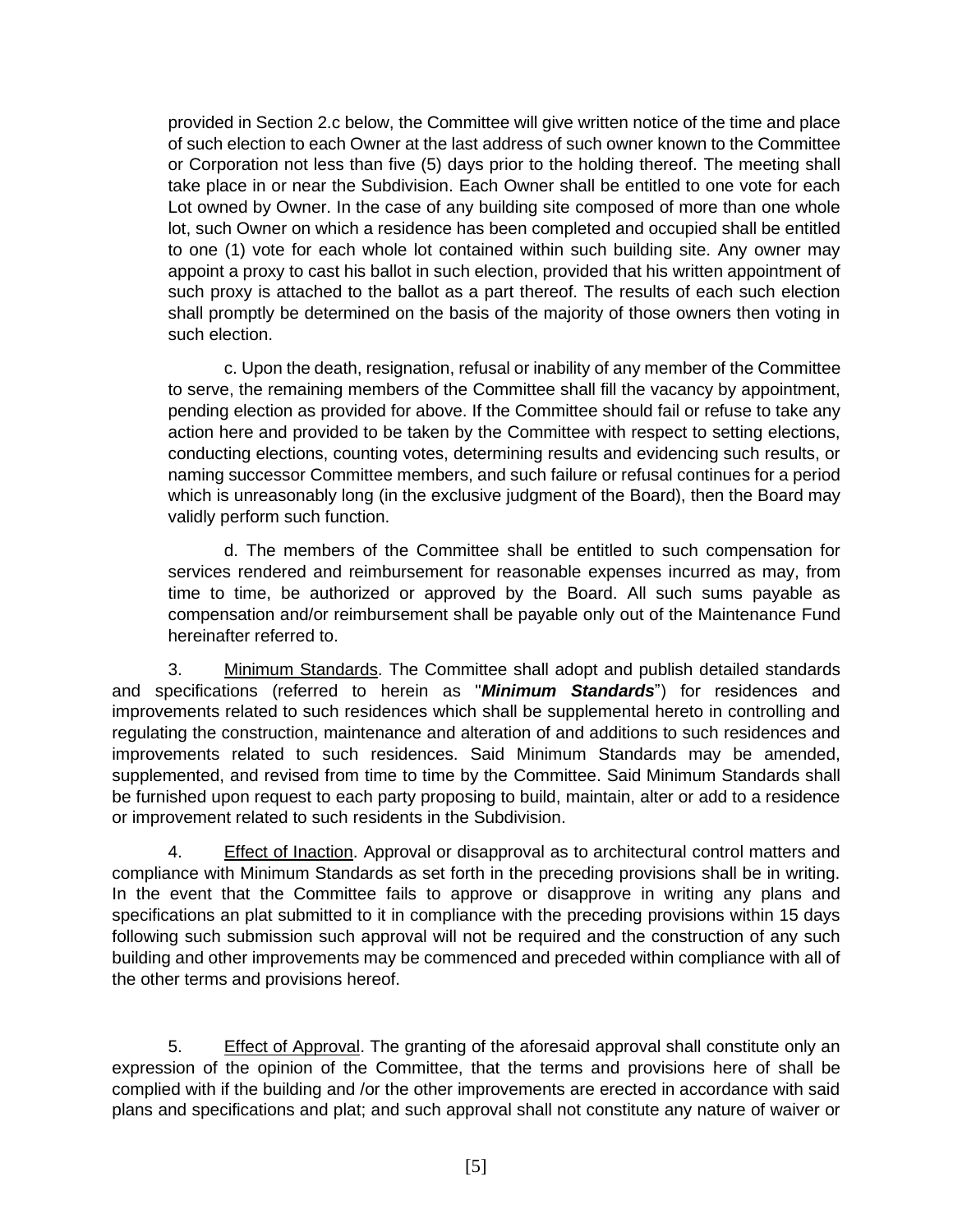estoppel either as to the persons expressing such approval or any other person in the event that such building and/or improvements are not constructed in accordance with such plans and specifications and plat or in the event that such building and or improvements are constructed in accordance with such plans and specifications and plat but, nevertheless, failed to comply with the provisions hereof. Further, no person exercising any prerogative of approval or disapproval shall incur liability by reason of the good faith exercise thereof.

### **III.**

### **General Restrictions**

1. No building shall be erected, altered or permitted to remain on any lot other than one detached Single Family Residence not to exceed two stories in height, a Garage Structure for not more than three automobiles, and other Ancillary Residential Structures; provided, however, that the Ancillary Residential Structures and garage structure shall not exceed the Primary Residence in area, height or number of stories. The color, texture, type and quality of all exterior materials, including but not limited to brick, wood, roofing materials, plaster, paint and concrete, shall be approved by the Committee. Further, the design and location with respect to topography and finish grade elevation shall be subject to approval by the Committee. The foregoing provision shall be applicable to all structures when initially erected and all alterations, modifications and maintenance is thereof. No garage or car parking facility or any portion thereof may be enclosed for a living or dwelling area and no car parking facility (including but not limited to an attached or detached carport) may be erected or maintained without prior written consent of the Committee.

2. The living area of the Primary Residence (exclusive of porch, whether opened or screened, garage or other car parking facility, terraces, patios, driveway, Structures and Ancillary Residential Structures) shall be at least two thousand two hundred (2200) square feet for either a one or two-story dwelling. The exterior materials of the Primary Residence (upper and lower levels) and any attached Garage Structure shall not be less than 51% masonry, unless approved by the Committee. A detached Garage Structure may be made of wood.

3. A lot shall be deemed to "front " on the street parallel to the deepest building set back line applicable to such lot as shown on the Plat. No building shall be located on any lot nearer to the frontline or nearer to the street sideline then the minimum building set back line shown on the Plat. No building shall be located on any nearer then five (5) feet to an interior side lot line, except that a detached Garage Structure or other permitted accessory building located sixty five (65) feet or more from the front lot line may be a minimum distance of three (3) feet from an interior side lot line. For the purposes of this covenant, eave steps an unroofed terraces shall not be considered part of a building; provided, however, this shall not be construed to permit any portion of the construction on a lot to encroach upon another lot.

No garage closer than 65 feet to the front property line of a lot shall face an open at less than a ninety (90) degree angle to such front property line. No garage which opens toward a side street shall face an open at less than ninety (90) degree angle to such side street except as to garages on the following lots which may open toward the side street on which they are situated.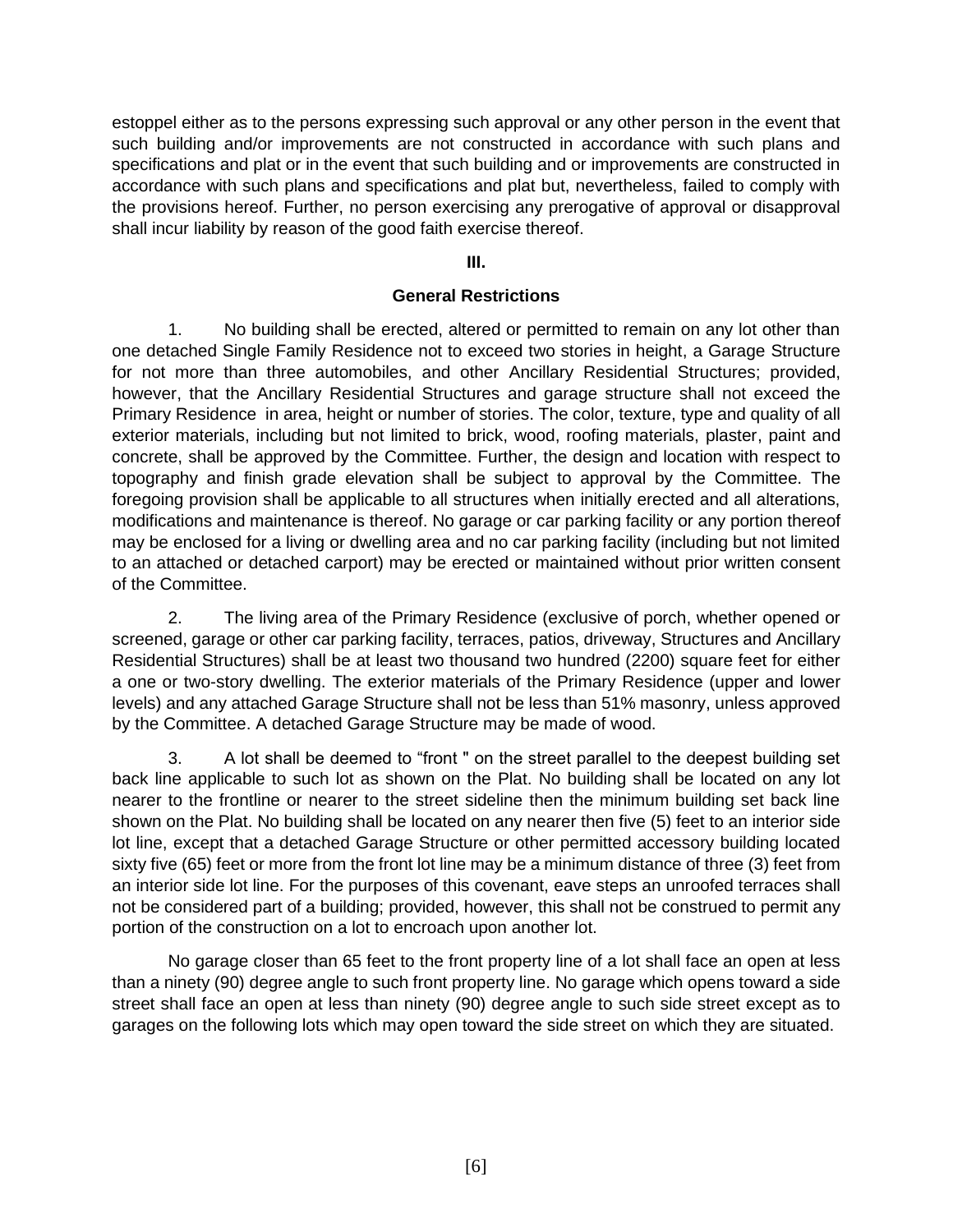| Lot | Block          |
|-----|----------------|
| 9   | 1              |
| 10  | 1              |
| 26  | 1              |
| 9   | 2              |
| 10  | $\overline{2}$ |
| 26  | $\overline{2}$ |
| 1   | 3              |
| 1   | 4              |
| 12  | 4              |
| 13  | 4              |
| 24  | 4              |
| 25  | 4              |
|     |                |

driveways, sidewalks, or any other form of access, may not open onto, or face Middlesteadt or Strack Road from any of the following lots:

| Lot | Block          |
|-----|----------------|
| 1   | 1              |
| 17  | 1              |
| 18  | 1              |
| 19  | 1              |
| 1   | $\overline{2}$ |
| 17  | $\overline{2}$ |
| 18  | $\overline{2}$ |
| 19  | $\overline{2}$ |
| 13  | 3              |
| 58  | 4              |
| 59  | 4              |
| 60  | 4              |
| 61  | 4              |
| 62  | 4              |
| 63  | 4              |
| 64  | 4              |
| 65  | 4              |
| 66  | 4              |

4. Any Owner of one or more adjoining lots (or portions thereof) may consolidate such lots or portions into one building site, with the privilege of placing or constructing improvements on such resulting site, in which case set back lines shall be measured from the resulting side property lines rather than from the lot lines as indicated on the recorded plat. Any such composite building site must have a frontage at the building set back line of not less than the minimum frontage of lots in the same block. Any such composite building site (or building site resulting from the remainder of one or more lots having been consolidated into a composite building site) must be of not less than 8400 square feet in area (and this shall supersede any contrary provision in the Subdivision plat or replat). Any modification of a building site (changing such building site from either a single lot building site or from a multiple whole lot building site), whether as to size or configuration, may be made only with the prior written approval of the Committee. Upon any such required approval having been obtained, such composite building site shall thereupon be regarded as a lot for all purposes here under, except, however, for purposes of voting for the Committee (as provided for under paragraph 2.b above) an owner shall be entitled to one vote for each whole lot within such owners building site. A dwelling may not be constructed upon a Lot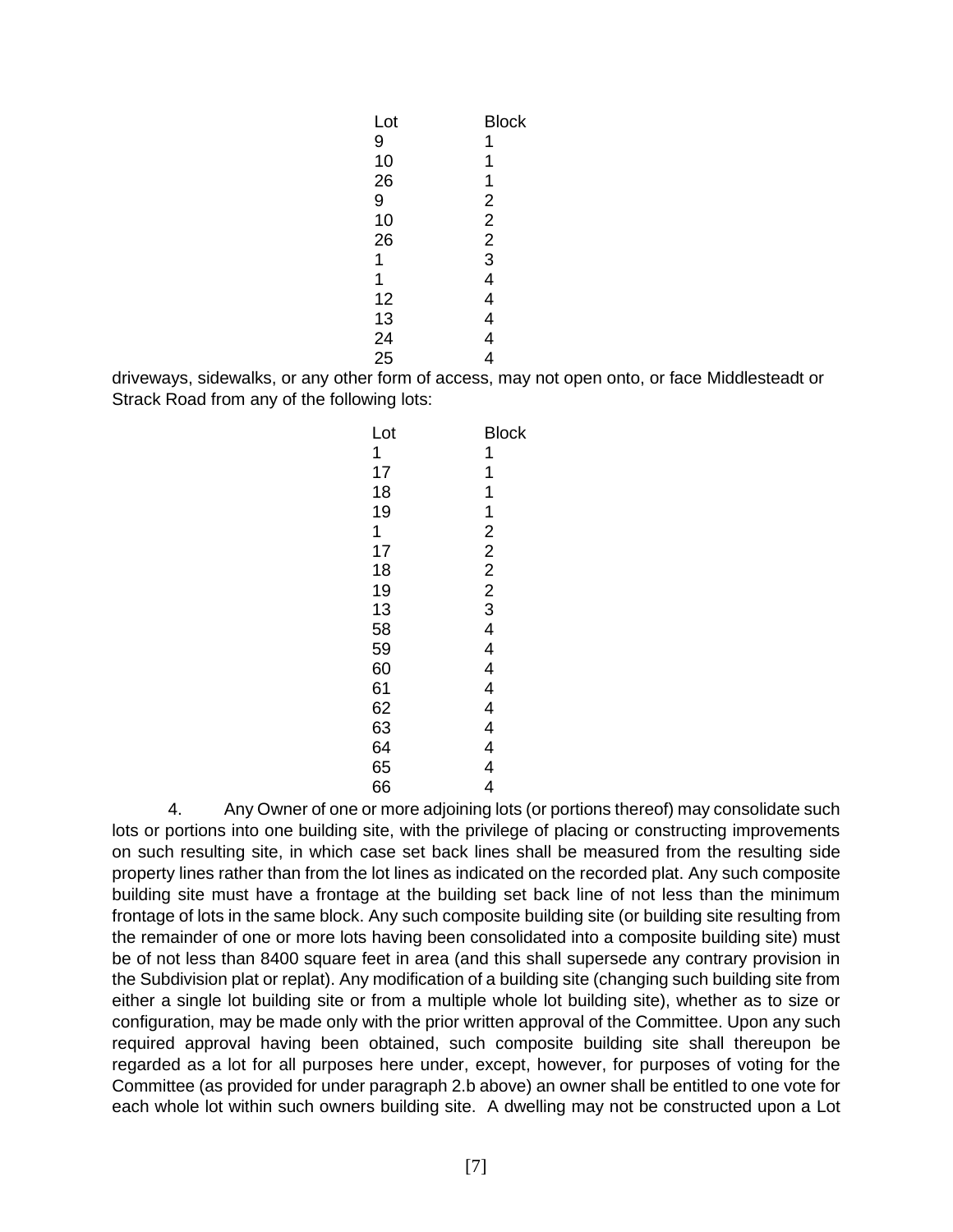with less street frontage than 75 feet, except a numbered lot shown on the Plat as having less street frontage than 75 feet.

5. All lots in the Subdivision shall be used only for Single Family residential purposes. No structure of a temporary character, tent, shack, barn, portable building or other outbuildings shall be placed upon or maintained on any Lot at anytime unless they are totally hidden from view, when viewing the Lot from the street at the front of the home.

6. No animals, livestock or poultry of any kind shall be raised, bred or kept on any Lot except for common household pets; provided that, such household pets are not kept, bred or maintained for commercial purposes and do not constitute a nuisance. No animals shall be permitted to roam or wander off of the Lot of the Owner of such animal without being on a leash and under physical control of a person.

7. No wall, fence, planter, or hedge in excess of two (2) feet high shall be erected or maintained nearer to the frontline than the front building set back line nor on corner lots near to the side lot line than the building set back line parallel to the side street. No chain link or similar fences may be erected or maintained on any lot or boundary line. No rear fence, wall or hedge and no side fence, wall or hedge located between the side building line and interior lot line (or located on or near the interior lot line ) shall be more than six feet high. A brick fence 6 feet has been installed on the rear and side property lines adjacent and parallel to Middlesteadt or Strack Road of the following lots:

| Lot | Block          |
|-----|----------------|
| 1   | 1              |
| 17  | 1              |
| 18  | 1              |
| 19  | 1              |
| 1   | $\overline{2}$ |
| 17  | $\overline{2}$ |
| 18  | $\overline{2}$ |
| 19  | $\overline{c}$ |
| 13  | 3              |
| 58  | 4              |
| 59  | 4              |
| 60  | 4              |
| 61  | 4              |
| 62  | 4              |
| 63  | 4              |
| 64  | 4              |
| 65  | 4              |
| 66  | 4              |

(the "*Perimeter Fence*"). No other parallel fence shall be located near than 15 feet to said rear and side property line. The Corporation will be responsible for maintenance to and upkeep for the Perimeter Fence, and any related expense will be paid from the Maintenance Fund.

No object or thing which obstructs sightlines at elevations between two (2) and six (6) feet above the roadways within the triangular area formed by intersecting St property lines and in line connecting them at points twenty five (25) feet from the intersection of the street lines (or extensions thereof) shall be placed, planted or permitted to remain on corner lots.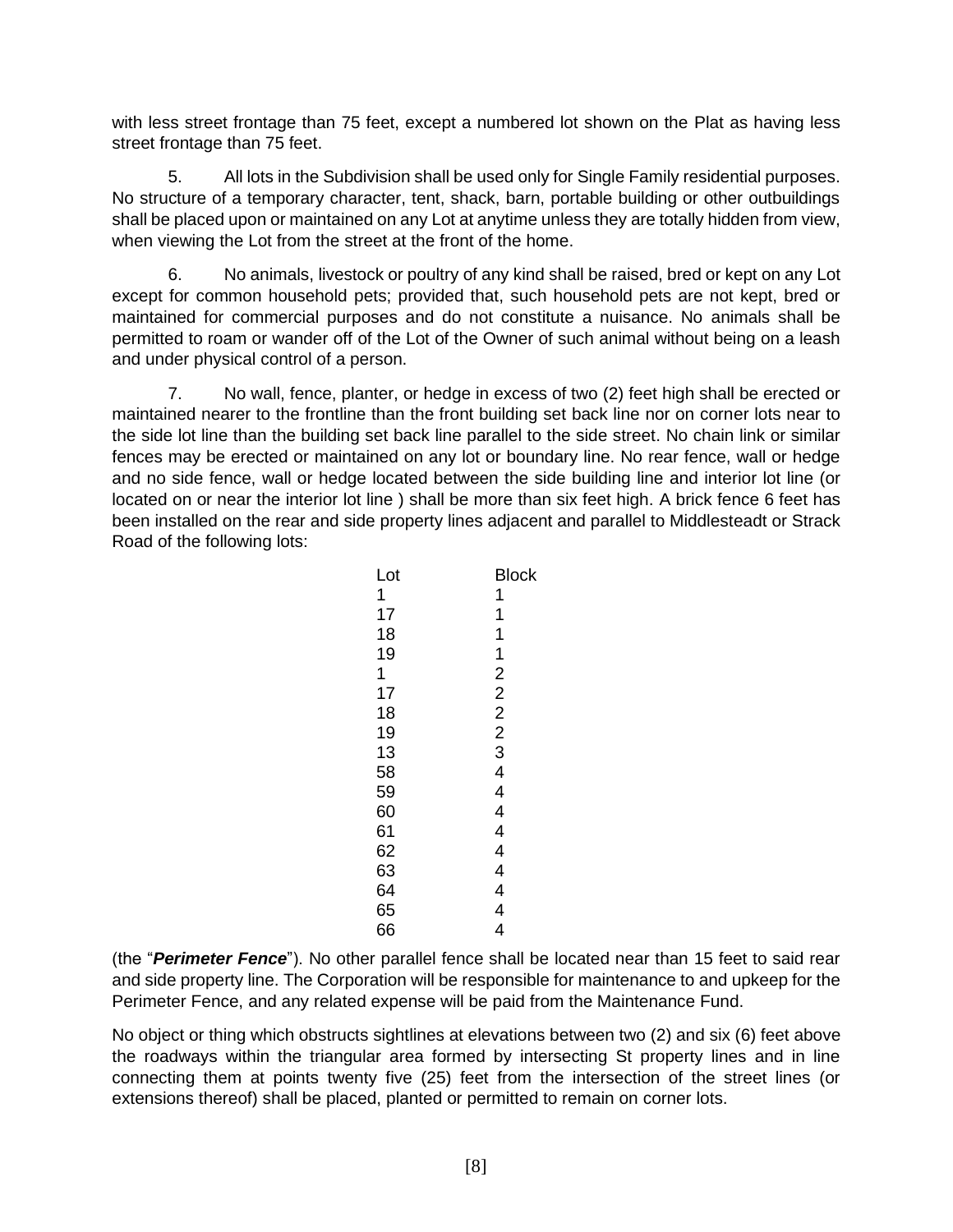- 8. The Owner or occupant of all Lots shall:
	- a. keep Lots in a sanitary attractive condition at all times;
	- b. keep all weeds and grass on Lots cut;
	- c. not use any Lot for storage of material or equipment except for normal residential requirements or incident to construction of improvements thereon as herein permitted;
	- d. not permit the accumulation of garbage, trash or rubbish of any kind thereon or burn any garbage, trash or rubbish;
	- e. conceal all clotheslines, drying clothes, yard equipment or storage piles from the view of neighboring Lots, streets or other property;
	- f. hide from view in a Garage Structure or other Structure approved by the Committee all boats, trailers, motor homes, trucks, recreational or Commercial Vehicles, and inoperable Vehicles of any kind;
	- g. not park Commercial Vehicles or allow Commercial Vehicles to be parked in driveways or on streets except temporarily while deliveries are being made to or work is being performed on a Lot or Lots;
	- h. not place or erect any sign, advertisement, billboard, or advertising structure of any kind other than normal for-sale sign not to exceed two feet by three feet and applicable to such Lot alone (any of the foregoing "*Prohibited Signage*") without the prior written consent of the Committee;
	- i. not remove or dig any dirt from any Lot except as necessary in conjunction with the landscaping of or construction on such Lot;
	- j. not remove or cut down trees from any Lot without approval from the Committee;
	- k. not erect an aerial, pole, device or other Structure that projects more than five (5) feet above the highest ridge of the Primary Residence;
	- l. not use a Lot, including a Primary Residence or other Structure, for any commercial business, professional or church purposes;
	- m. not permit noxious or offensive activity of any sort or do anything on any lot which may be or become an annoyance or nuisance to the Owners;
	- n. not install any septic tanks or private water wells on any Lot; OR
	- o. Not rent a portion of a Primary Residence, Ancillary Residential Structure or other Structure for use as a dwelling.

9. In the event of default on the part of the Owner or occupant of any lot in observing the obligations contained in this Article III Section 8 or any Covenant, such default continuing after ten (10) days of written notice thereon, the Committee or the Board may, without liability to the owner or occupant in trespass, tort or otherwise, enter upon (or authorize one or more others to enter upon) said Lot, and cause to be cut, such weeds and grass, and remove or cause to be removed such prohibited vehicle, Prohibited Signage, garbage, trash, and rubbish or do any other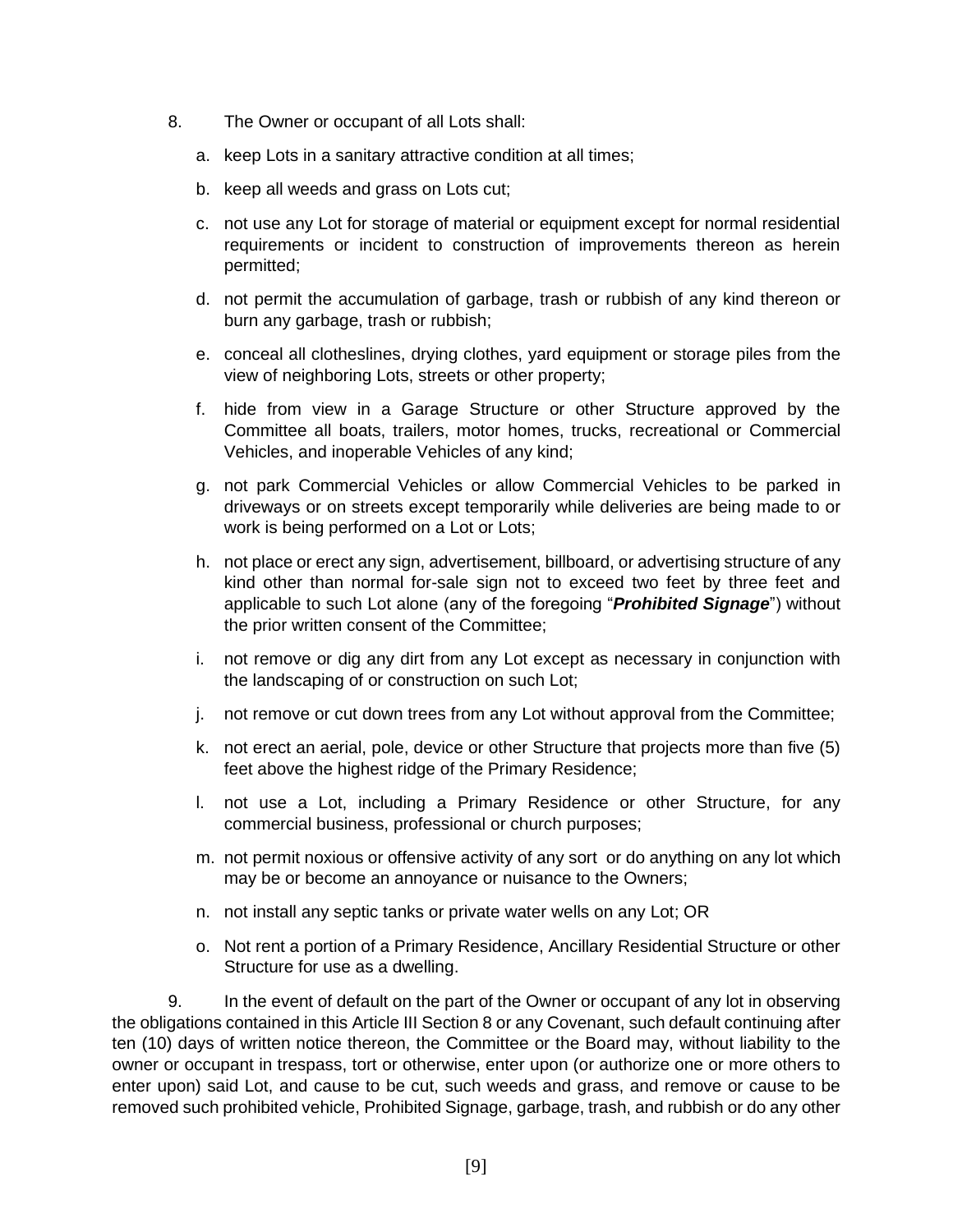thing necessary to secure compliance with these Covenants, so as to place said lot in a neat, attractive and sanitary condition. Following such curative performance, the Owner will be responsible for the reasonable cost of such work and associated materials. The Committee or the Board will deliver a statement of costs to the Owner or occupant, as the case may be, and said Owner or occupant agrees by the purchase or occupation of the property to pay such statement immediately upon their seat thereof; however, the payment of such charge is not secured by any nature of lien on the property. Alternatively, the Corporation may seek such other remedies as may be allowed them in law or equity.

# **IV.**

### **Maintenance Fund**

1. Each Lot in the Subdivision, other than those owned by McCrory-Hallbeck, or those lots acquired by Medical Center bank (lienholder), their successors or assigns, shall be and is made subject to annual maintenance charge in an amount set by the Corporation as provided for in Article V.

2. The maintenance charge referred to shall be used to create a fund known as the "Maintenance Fund"; and each such maintenance charge shall be paid by the owner of each lot (or residential building site) annually, in advance, on or before January 10th of each year.

3. The exact amount of each maintenance charge will be determined by the Corporation during the month preceding the due date of said maintenance charge. All other matters relating to the assessment, collection, expenditure and administration of the Maintenance Fund shall be determined by the Corporation.

4. The maintenance charges collected shall be paid into the Maintenance Fund to be held and used for the benefit of all owners in the Subdivision and any other sections or areas administered hereunder, so long as such sections or areas are subject to a similar maintenance charge. The Maintenance Fund may be expended by the Corporation for any purposes which, in the judgment of the Corporation, will be most effective in maintaining the property values in the Subdivision and such other sections or areas, including; but not by way of limitation; the lighting, improving in maintaining the streets and roads in the Subdivision, and such other sections or areas; constructing sidewalks; collecting and disposing of garbage, ashes or other refuge; employing policeman and/or watchmen; caring for vacant lots and trees thereon; fogging or spraying for control of mosquitoes or other insects; and other areas; maintenance of parkways and esplanades providing or subsidizing fire service or protection; owning, providing or maintaining recreational facilities; providing for the enforcement of the provisions of this instrument, including the Covenants; reasonable compensation and reimbursement to members of the Board and the Committee; for the maintenance, operation, repair, benefit and welfare of any club which might hereafter be established in the Subdivision or such other sections or area adjoining the Subdivision for residents of the Subdivision and others (and this provision shall not be interpreted to prohibit any club from charging fees, dues or other consideration for the privilege of using his facilities and obtaining the benefits of membership therein); and generally for doing any other thing necessary or desirable in the opinion of the Corporation to maintain or improve the Subdivision or such other section or areas administered hereunder. The use of the Maintenance Fund for any of these purposes is permissive and not mandatory, and the decision of the Corporation with respect thereto shall be final, so long as made in good faith.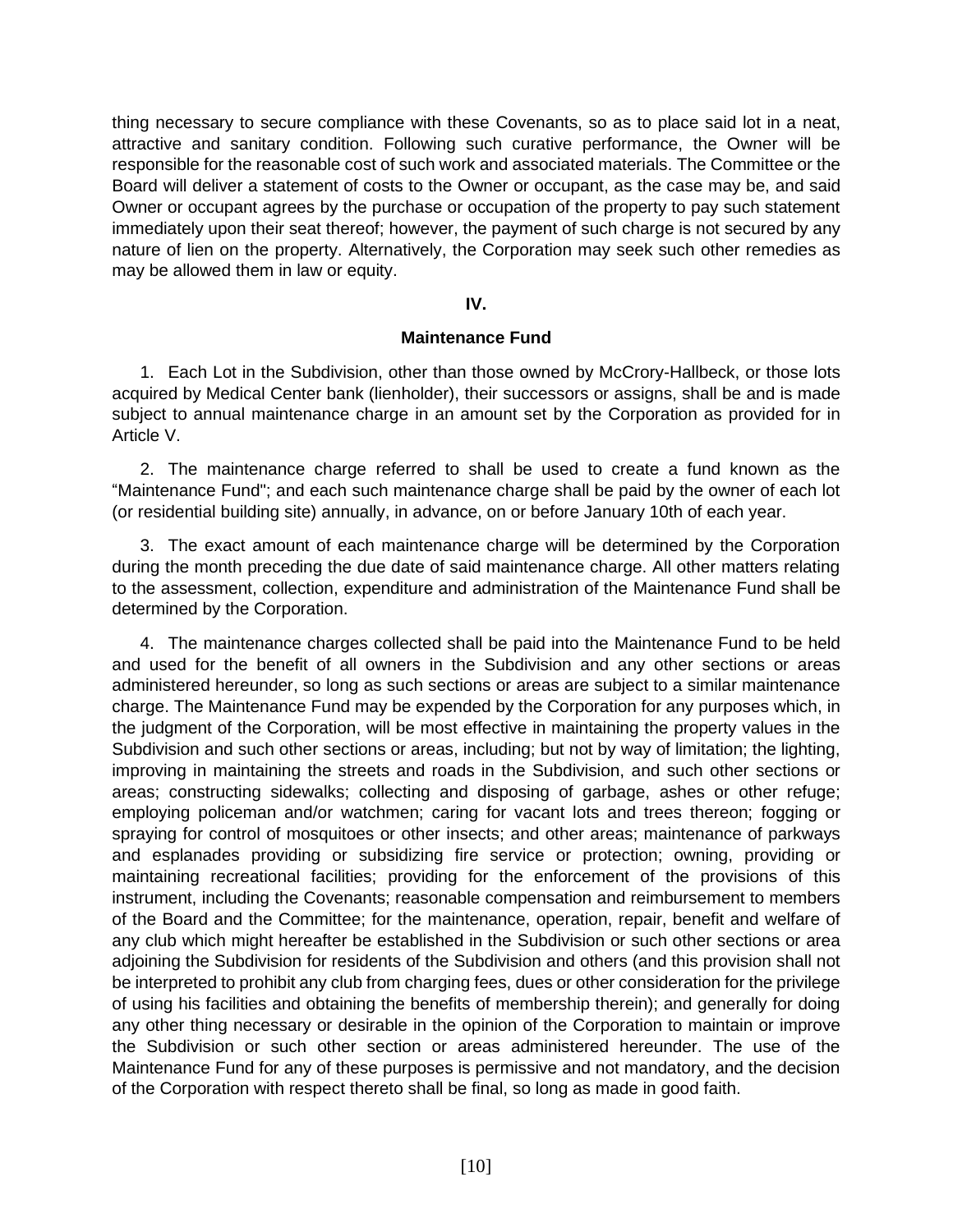5. In order to secure the payment of the maintenance charge hereby levied, a vendors' lien shall be and is hereby reserved in the deed to the purchaser of each lot or portion thereof, which lien shall be enforceable through appropriate judicial proceeding by the Corporation. Said lien may be subordinated by the Corporation (by written instrument) to the lien or liens an any lender who hereafter lends money for the purchase of any property in the Subdivision, and/or for construction (including improvement) and/or permanent financing of improvements on any such property; such instruments of subordination to be in such form as McCrory-Hallbeck may deem appropriate.

6. These provisions as to the maintenance charge and Maintenance Fund shall continue in effect unless changed in the manner and at the time or times here in above provided for in Article V Section 2 below or for effecting changes in the Covenants.

#### **V.**

# **Maintenance Corporation**

1. McCrory-Hallbeck has delegated and vested all right, obligation and authority granted to it in these Amended and Restated Reservations, Restrictions and Covenants to the Corporation. As such, except as specifically stated herein, McCrory-Hallbeck has no further right and liability with respect thereto and invests such duties and prerogatives in the Corporation who shall have the right to enforce these Covenants in the best interest of the Subdivision, as determined in their sole discretion. Any such delegation shall be evidenced by an instrument placed of record in the deed records of Harris County, Texas, and joined in by McCrory-Hallbeck and the Corporation but not, however, requiring the joinder of any other person in order to be fully binding, whether such person be an owner of property in the Subdivision, a lien Holder, mortgagee, deed of trust beneficiary or any other person.

2. At anytime from and after the date the Corporation commences to administer the Maintenance Fund, the limit of 15 mils per square foot of lot area contained in the Woods of Wimbledon hereinabove may be increased from time to time by an affirmative vote of a majority of the board of directors of the Corporation, at a meeting held in accordance with the bylaws of the Corporation, when necessary to meet expenses borne by the Maintenance Fund. Any such increase shall be like an equal percentage increase as to each lot or area administered hereunder.

# **VI**

# **Intentionally Omitted.**

# **VII**

#### **Binding Effect**

All of the provisions hereof shall be covenants running with the land thereby affected. The provisions hereof shall be binding upon and inure to the benefit of the owners of the land affected and their respective heirs, executors, administrators, successors and assigns.